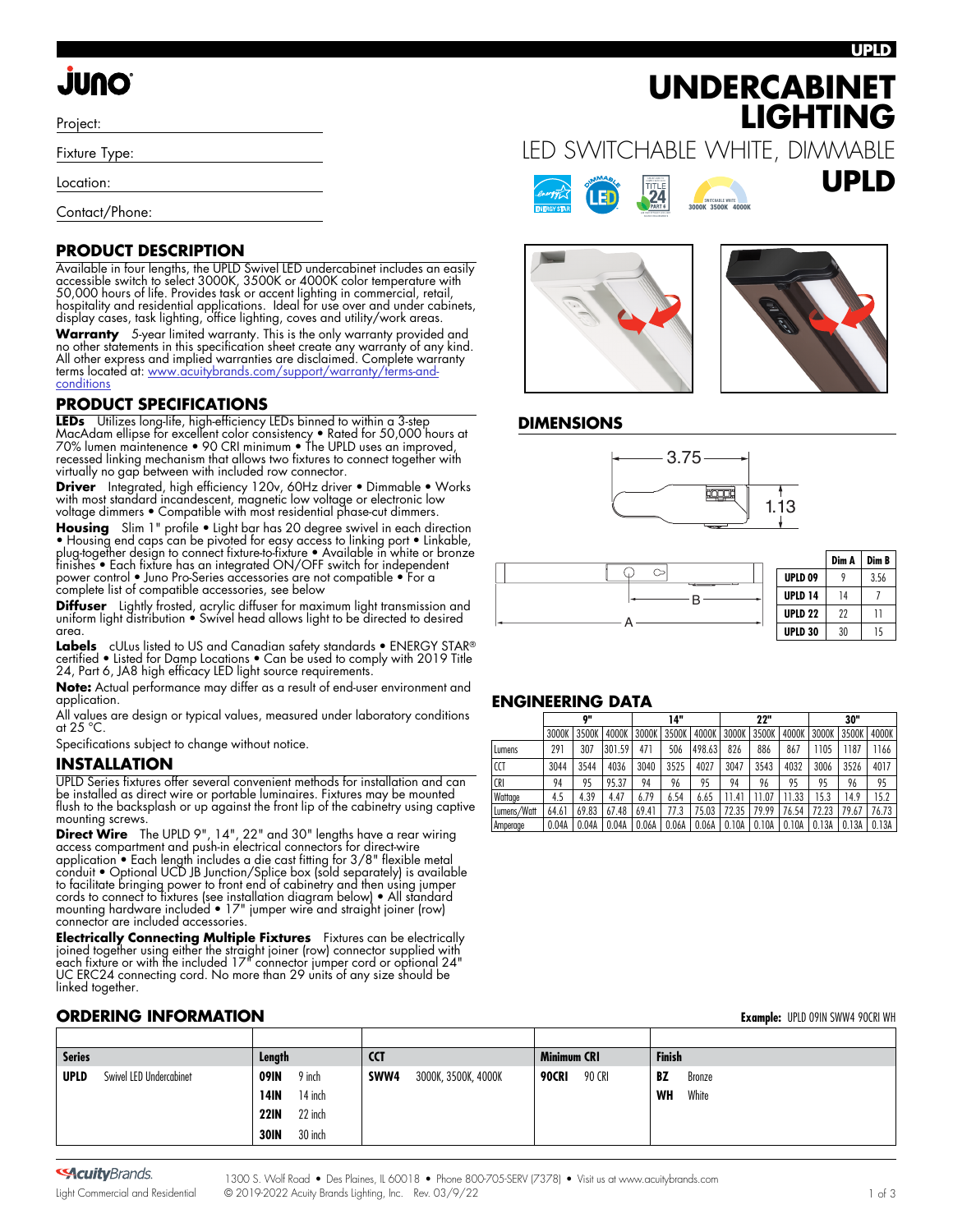# **UNDERCABINET LIGHTING** LED SWITCHABLE WHITE, DIMMABLE **UPLD**

| <b>Accessories:</b> Order as separate catalog number. |                                                                                                                                  |  |  |  |
|-------------------------------------------------------|----------------------------------------------------------------------------------------------------------------------------------|--|--|--|
| UC 5FT POWERCORD WH                                   | White 5' cord and plug                                                                                                           |  |  |  |
| UC 5FT POWERCORD BL                                   | Black 5' cord and plug                                                                                                           |  |  |  |
| UCD JB                                                | White Junction/Splice box - allows for quick and easy direct wiring                                                              |  |  |  |
| UCD JB BL                                             | Black Junction/Splice box - allows for quick and easy direct wiring                                                              |  |  |  |
| UC ERC24                                              | White 24" connector cord for longer length connections between fixtures or splice box (required for splice box to first fixture) |  |  |  |
| UC ERC24 BL                                           | Black 24" connector cord for longer length connections between fixtures or splice box (required for splice box to first fixture) |  |  |  |
|                                                       |                                                                                                                                  |  |  |  |

## **LIGHTING APPLICATION DATA**

### **FOOTCANDLES ON HORIZONTAL WORK SURFACE**



Front View



| Catalog<br><b>Numbers</b> | Beam<br>Width* | Footcandles* |       |      |      |  |  |
|---------------------------|----------------|--------------|-------|------|------|--|--|
|                           |                | A            | B     |      | D    |  |  |
| <b>UPLD 09IN</b>          | 20             | 17.9         | 38.7  | 22   | 34.3 |  |  |
| UPLD 14IN                 | 23             | 29.2         | 53.3  | 33.4 | 47.6 |  |  |
| UPLD 22IN                 | 28             | 45.4         | 83.5  | 56.2 | 78.9 |  |  |
| <b>UPLD 30IN</b>          | 33             | 54.1         | 110.5 | 64.3 | 90.5 |  |  |

\*Beam width defined as 50% of maximum footcandles Fixture mounted at front lip of cabinet Rear wall reflectance 50% Counter Surface Reflectance 20%

\*Footcandles calculated with swivel bar facing straight down

## **DIMMER COMPATIBILITY**

| <b>Eaton</b> |
|--------------|
| HALO SALO6P  |
|              |
|              |
|              |
|              |
|              |
|              |
|              |
|              |
|              |
|              |
|              |